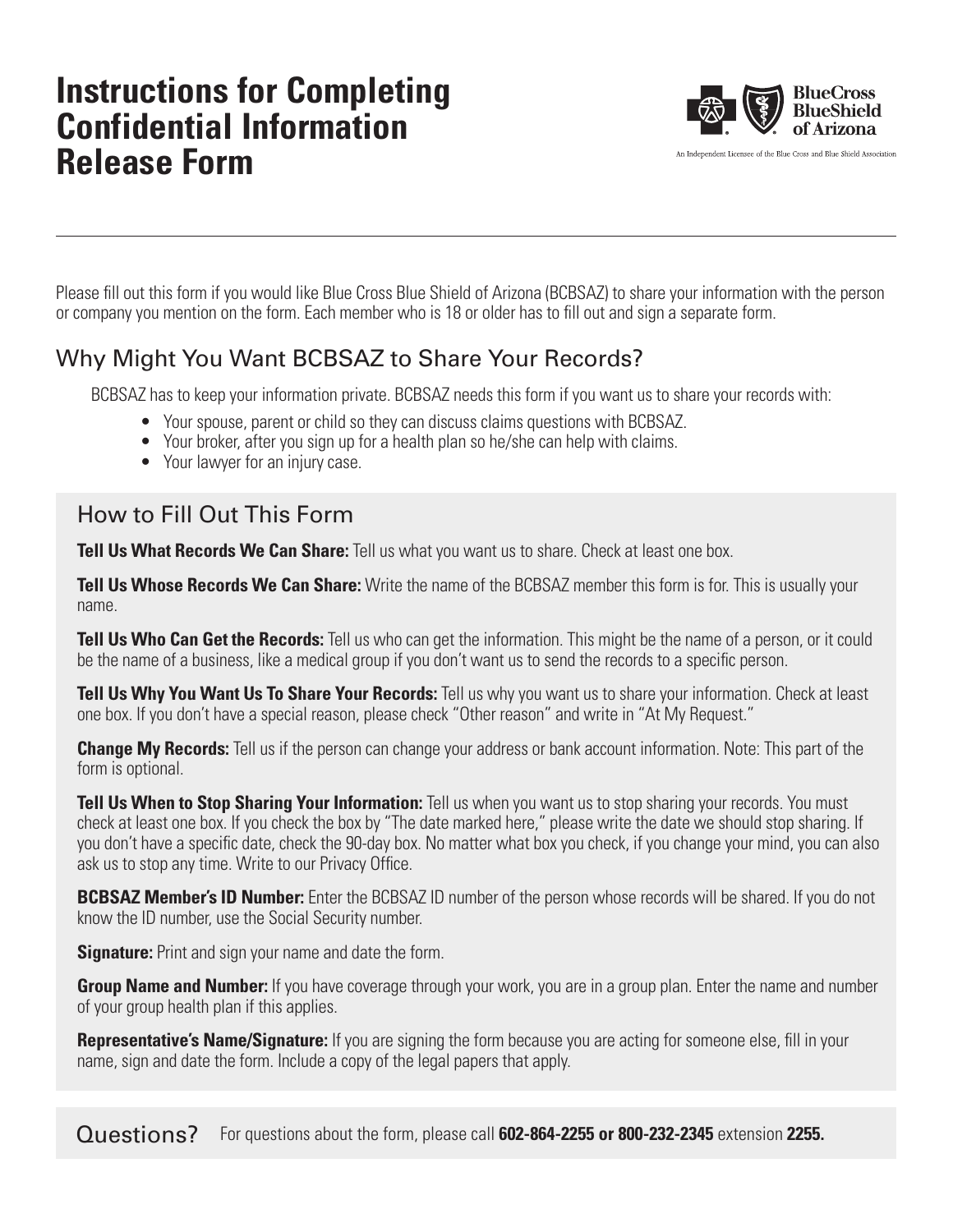# **Confidential Information Release Form**



An Independent Licensee of the Blue Cross and Blue Shield Association

*Use this form to let a person or firm get your information, except HIV information. We have a different form for HIV information. You can also use this form to let them change your address or bank information. Even if you don't sign this form, Blue Cross Blue Shield of Arizona (BCBSAZ) will still pay your claims, sign you up for our plan and let you be eligible for benefits. This form is not required.*

**Tell Us What Records We Can Share**: BCBSAZ can give out what is marked below. Some of these records may have details about contagious diseases, alcohol and drug abuse treatment and genetic testing: (Check all that apply.)

 $\Box$  Application, Enrollment, Eligibility Information  $\Box$  Billing/Payment Information  $\Box$  Claims/Explanation of Benefits Information  $\Box$  Medical or Dental Records, F

 $\Box$  Precertification Information

 $\Box$  Other (please explain)

 $\Box$  Medical or Dental Records, Procedure & Diagnosis Codes  $\Box$  Account Information

| <b>Tell Us Whose Records We Can Share:</b> |              |              |          |
|--------------------------------------------|--------------|--------------|----------|
| Tell Us Who Can Get the Records:<br>Name   | Company Name |              |          |
| Address                                    | City         | <b>State</b> | Zip Code |

### **Note: If you tell us to share with someone, the person who gets your records may not keep them private. Your records won't be protected anymore under federal privacy laws.**

| Tell us Why You Want Us to Share Your Records: (Check all that apply) |                                                                                |                                                               |
|-----------------------------------------------------------------------|--------------------------------------------------------------------------------|---------------------------------------------------------------|
|                                                                       | $\Box$ To help get a health care policy $\Box$ To help with claims or payments |                                                               |
| $\Box$ Other reason (Please explain):                                 |                                                                                |                                                               |
| <b>Change My Records:</b>                                             |                                                                                |                                                               |
| I also want to let (name):                                            |                                                                                | $\Box$ Change My Address<br>$\Box$ Update My Bank Information |

## **Tell Us When to Stop Sharing Your Information**:

 $\Box$  90 days after the health plan ends  $\Box$  The date marked here:

You may tell us to stop sharing your records at any time. **If you want us to stop sharing, write to us at: BCBSAZ Privacy Office, Mail Stop C302, P. O. Box 13466, Phoenix, AZ 85002-3466. If you tell us to stop sharing, it will not change what BCBSAZ shared before you told us to stop.**

| Your Name                    | <b>BCBSAZ Member's Identification Number</b> |
|------------------------------|----------------------------------------------|
| Your Signature               | Date Signed (MM/DD/YYYY)                     |
| Group Name (if this applies) | Group Number (if this applies)               |
| Representative's Name*       | Relationship to BCBSAZ Member                |
| Representative's Signature   | Date Signed (MM/DD/YYYY)                     |

\* If you are asking us to share records for someone other than yourself, please tell us why you can do this. Also, attach a copy of any legal paper(s) that apply.

## **You can get a copy of this form after you sign it. You may refuse to sign this form.**

| Please send us       | Mail it to: BCBSAZ, Attention: Enrollment, P.O. Box 13466, Phoenix AZ 85002-3466 |
|----------------------|----------------------------------------------------------------------------------|
| the filled out form. | Fax it to: 602-864-4041                                                          |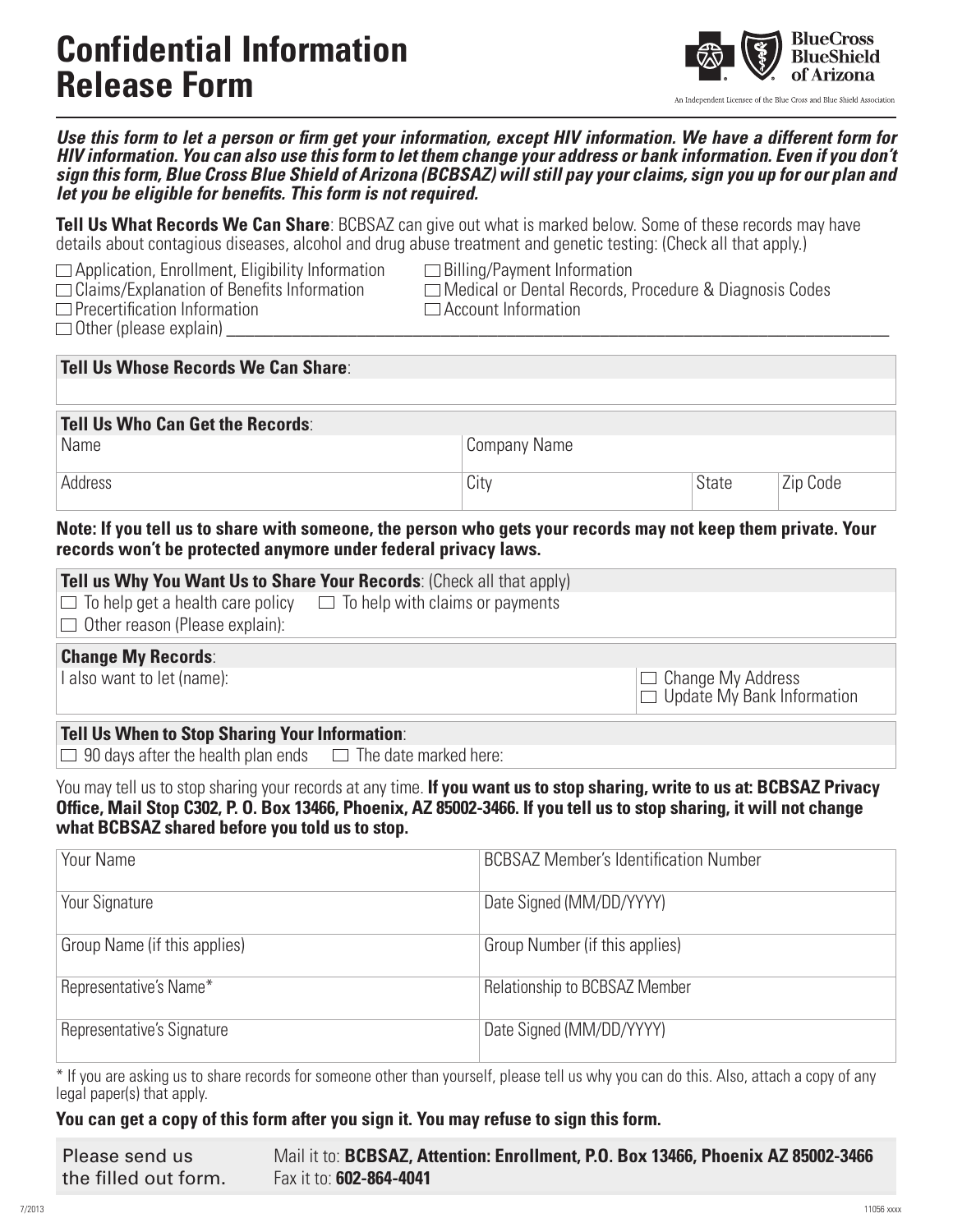# **Multi-language Interpreter Services**

Spanish: Si usted, o alguien a quien usted está ayudando, tiene preguntas acerca de Blue Cross Blue Shield of Arizona, tiene derecho a obtener ayuda e información en su idioma sin costo alguno. Para hablar con un intérprete, llame al 602-864-4884.

Navajo: Díí kwe'é atah nílínigíí Blue Cross Blue Shield of Arizona haada yit'éego bína'ídíłkidgo éí doodago Háida bíjá anilyeedígíí t'áadoo le'é yína'ídíłkidgo beehaz'áanii hóló díí t'áá hazaadk'ehjí háká a'doowołgo bee haz'ą́ doo bą́ąh ílínígóó. Ata' halne'ígíí kojí' bich'i' hodíilnih 877-475-4799.

Chinese: 如果您, 或是您正在協助的對象, 有關於插入項目的名稱 Blue Cross Blue Shield of Arizona 方面的問 題,您有權利免費以您的母語得到幫助和訊息。洽詢一位翻譯員,請撥電話 在此插入數字 877-475-4799。

Vietnamese: Nếu quý vị, hay người mà quý vị đang giúp đỡ, có câu hỏi về Blue Cross Blue Shield of Arizona quý vị sẽ có quyền được giúp và có thêm thông tin bằng ngôn ngữ của mình miễn phí. Để nói chuyện với một thông dịch viên, xin gọi 877-475-4799.

#### Arabic:

إن كان لدیك أو لدى شخص تساعده أسئلة بخصوص Arizona of Shield Blue Cross Blue، فلدیك الحق في الحصول على المساعدة والمعلومات الضروریة بلغتك من دون ایة تكلفة .للتحدث مع مترجم اتصل ب .877-475-4799

Tagalog: Kung ikaw, o ang iyong tinutulangan, ay may mga katanungan tungkol sa Blue Cross Blue Shield of Arizona, may karapatan ka na makakuha ng tulong at impormasyon sa iyong wika ng walang gastos. Upang makausap ang isang tagasalin, tumawag sa 877-475-4799.

Korean: 만약 귀하 또는 귀하가 돕고 있는 어떤 사람이 Blue Cross Blue Shield of Arizona 에 관해서 질문이 있다면 귀하는 그러한 도움과 정보를 귀하의 언어로 비용 부담없이 얻을 수 있는 권리가 있습니다. 그렇게 통역사와 얘기하기 위해서는 877-475-4799 로 전화하십시오.

French: Si vous, ou quelqu'un que vous êtes en train d'aider, a des questions à propos de Blue Cross Blue Shield of Arizona, vous avez le droit d'obtenir de l'aide et l'information dans votre langue à aucun coût. Pour parler à un interprète, appelez 877-475-4799.

German: Falls Sie oder jemand, dem Sie helfen, Fragen zum Blue Cross Blue Shield of Arizona haben, haben Sie das Recht, kostenlose Hilfe und Informationen in Ihrer Sprache zu erhalten. Um mit einem Dolmetscher zu sprechen, rufen Sie bitte die Nummer 877-475-4799 an.

Russian: Если у вас или лица, которому вы помогаете, имеются вопросы по поводу Blue Cross Blue Shield of Arizona, то вы имеете право на бесплатное получение помощи и информации на вашем языке. Для разговора с переводчиком позвоните по телефону 877-475-4799.

Japanese: ご本人様、またはお客様の身の回りの方でも、Blue Cross Blue Shield of Arizona についてご質問が ございましたら、ご希望の言語でサポートを受けたり、情報を入手したりすることができます。料金はか かりません。通訳とお話される場合、877-475-4799 までお電話ください。

#### Farsi:

اگر شما، یا کسی که شما به او کمک میکنید ، سوال در مورد Blue Cross Blue Shield of Arizona ، داشته باشید حق این را دارید که کمک و اطلاعات بھ زبان خود را بھ طور رایگان دریافت نمایید 877-475-4799 .تماس حاصل نمایید.

#### Assyrian:

ِي ِ يُسِهِيْ، نِي هِوَ فِي مِهْدِ وَشِيوفُهِ مِهِمُوْمِس مِهِمْ Blue Cross Blue Shield of Arizona مِعْ دِهِدِ مِهْدِ مِهْدِ مِهْدِمِهِ مِهْدِ مِهْدِمِهِ مِهْدِ مِهْدِمِهِ مِهْدِمِهِ مِهْدِمِهِ مِهْدِمِهِ مِهْدِمِهِ مِهْد ܿ֘֒ ܿܿܿ; ܵܿܿܿ.<br>وَبَنْقَهُمْ مَعْمَوْشُومُهُمْ = كَيْخَتُومُونَ جَيْخَتُومِيْنَ كَوْهُومِيْ بِلَّذِ جَوَّهُوَ مَعْمَدٍ مَعْمَدٍ ܵ ܵܿ $\frac{1}{l}$ ܵ ܵܿܿܿ

Serbo-Croatian: Ukoliko Vi ili neko kome Vi pomažete ima pitanje o Blue Cross Blue Shield of Arizona, imate pravo da besplatno dobijete pomoć i informacije na Vašem jeziku. Da biste razgovarali sa prevodiocem, nazovite 877-475-4799.

Thai: หากคุณ หรือคนที่คุณกาลังช่วยเหลือมีค่าถามเกี่ยวกับ Blue Cross Blue Shield of Arizona คุณมีสิทธิที่จะได้รับความช่วยเหลือและข้อมูลในภาษาของคุณได้โดยไม่มีค่าใช้จ่าย พูดคุยกับล่าม โทร $\,$ 877-475-4799 $\,$